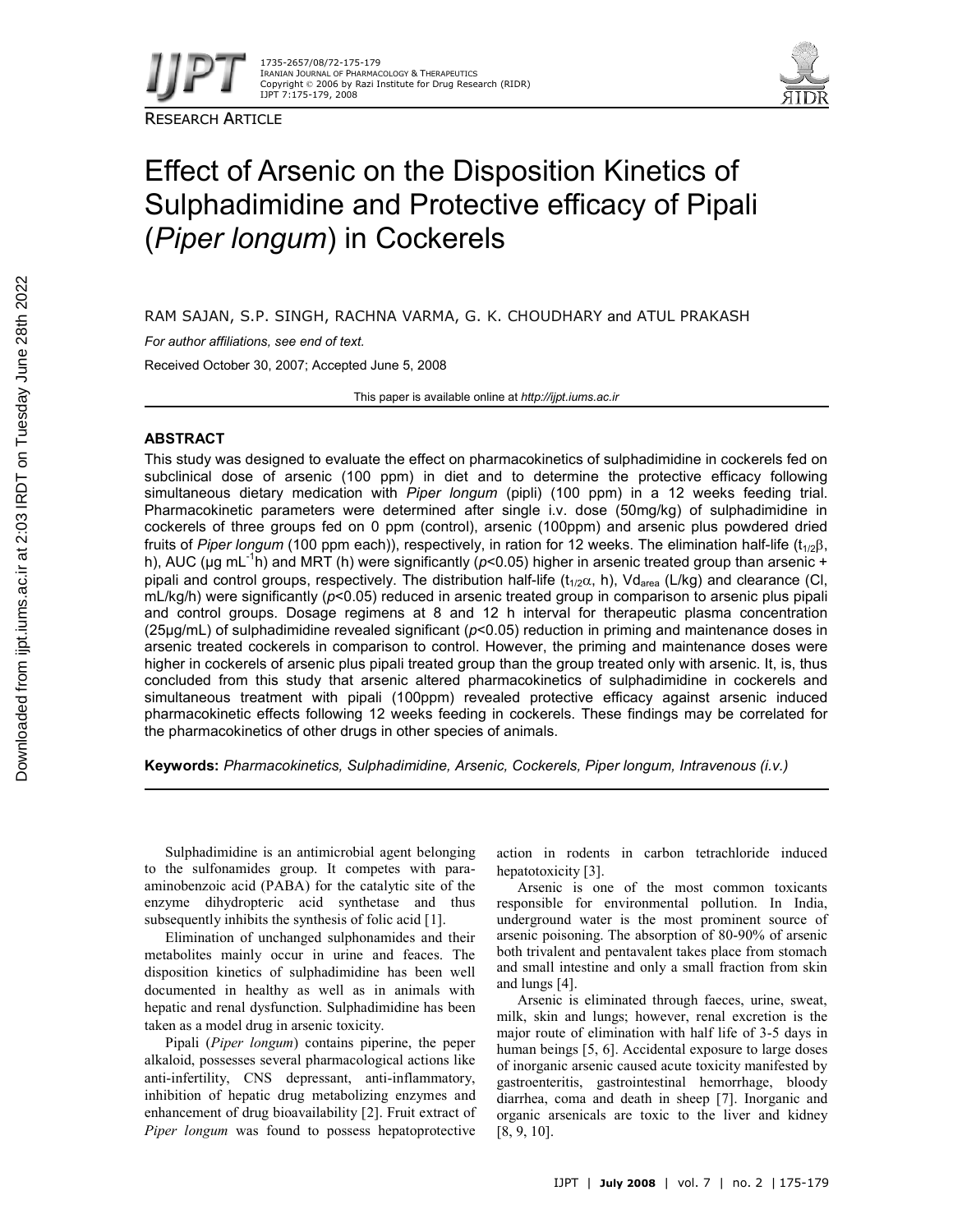**Table 1.** Blood concentration ( $\mu$ g/mL) of free sulphadimidine in control and treated cockerels following single i.v. administration (50 mg/kg) (n= 7; mean  $\pm$  SE)

|                | $(Mean \pm SEM)$ |                  |                                         |  |  |
|----------------|------------------|------------------|-----------------------------------------|--|--|
| Time (hr)      | Control (0ppm)   | Arsenic (100ppm) | Arsenic $(100ppm)$ +<br>Pipali (100ppm) |  |  |
| 0.08           | $108 \pm 4.3$    | $105.0 \pm 2.22$ | $108 \pm 2.59$                          |  |  |
| 0.17           | $95.85 \pm 3.41$ | $95.2 \pm 0.30$  | $93.85 \pm 0.88$                        |  |  |
| 0.25           | $83.42 \pm 4.08$ | $77.85 \pm 0.50$ | $85.71 \pm 1.28$                        |  |  |
| 0.50           | $72.57 \pm 1.84$ | $67.85 \pm 0.63$ | $76.35 \pm 2.98$                        |  |  |
| 1              | $52.85 \pm 2.96$ | $55.71 \pm 1.01$ | $66.14 \pm 5.05$                        |  |  |
| $\overline{2}$ | $42.42 \pm 2.39$ | $48.28 \pm 1.80$ | $55.85 \pm 5.25$                        |  |  |
| $\overline{4}$ | $27.42 \pm 1.81$ | $37.71 \pm 1.84$ | $43.42 \pm 4.33$                        |  |  |
| 8              | $20.07 \pm 1.29$ | $32.71 \pm 1.84$ | $30.57 \pm 2.96$                        |  |  |
| 12             | $15.42 \pm 1.13$ | $25.71 \pm 0.52$ | $19.41 \pm 1.81$                        |  |  |
| 16             | $7.84 \pm 0.244$ | $19.14 \pm 0.67$ | $10.67 \pm 1.22$                        |  |  |
| 20             | $4.81 \pm 0.38$  | $14.28 \pm 1.14$ | $5.07 \pm 0.64$                         |  |  |
| 24             | $1.55 \pm 0.19$  | $6.80 \pm 0.37$  | $2.58 \pm 0.52$                         |  |  |
| 28             | ND               | $1.65 \pm 0.19$  | ND                                      |  |  |
| 32             | ND               | ND               | ND                                      |  |  |

 $\overline{N.D.}$  = not detected

The main objective of the present study was to evaluate the protective efficacy of pipali *(piper longum)* in arsenic intoxicated cockerels. The arsenic altered metabolizing enzyme system of the body might change the disposition kinetics of sulphadimidine, the model drug in this study.

# **MATERIALS AND METHODS**

#### *Chemicals*

Pure analytical grade of arsenic trioxide  $(As<sub>2</sub>O<sub>3</sub>)$ procured from loba chemie was used in this study. The fruits of pipali (*Piper longum*) were collected from Research and Development Farm, Medicinal and Aromatic Plant, Department of Horticulture N.D.U.A. & T., Kumarganj, Faizabad and identified taxonomically, pulverized and used in this investigation.

# *Animals*

Day old male white leghorn chicks were procured from government poultry farm chak ganjaria, Lucknow and were reared for four weeks for acclimatization before the start of the study. Four weeks chicks were used in this study and kept in deep litter system of housing and maintained on grower ration procured from U.P. state Agro Industries Corporation limited, Lucknow. Feed and water were provided *ad libitum* throughout the study.

Medicated ration was prepared for about a week period and kept in close container. Pipali fruits were pulverized to prepare 100ppm pipali medicated ration by mixing 600mg of powder of pipali fruits in about 500 g of ration and then more feed was added to make 6 kg feed.

Arsenic (100ppm) treated feed was prepared by mixing 660.17mg of arsenic trioxide (containing arsenic equivalent to 500mg) thoroughly in 5 kg feed. All the birds were fasted over night prior to the start of the experiment.

# *Animal Treatment*

Twenty-one, four weeks old male white leghorn chicks, were randomly divided into three groups i.e.I (control), II (arsenic 100 ppm), and III (arsenic 100 ppm pipali 100 ppm) of seven birds each, the pharmacokinetics pattern of sulphadimidine was estimated after injecting a single dose (50 mg/kg, I.V., because it will achieve  $25\mu g/ml$  therapeutic concentration) in these groups after 12 weeks of feeding trial. Blood sample were collected from wing vein in heparinised sterilized tubes before and after 0.08, 0.17, 0.25, 0.50, 1, 2, 4, 8, 12, 16, 20, 24, 28 and 32 h of drug administration.

#### *Analytical method*

The concentration of free and total sulphonamide in plasma  $(\mu\alpha/ml)$  was estimated according to the method of [11] as described by [12] and measured by AUTOCHEM 2011 at 580nm. Dosage regimen was calculated using information of single dose trial [13].

The pharmacokinetic analysis of plasma concentration time profile of sulphadimidine for each bird was performed with the aid of PHARMAKIT, (M/s Clyde Soft, Glasgow, and U.K.,).

# *Statistical Analysis*

Comparison of pharmacokinetic parameters of treated and control groups were done employing one way analysis of variance mentioned by [14].

# **RESULT**

Mean plasma concentration  $(\mu g/mL)$  of sulphadimidine following single dose (50 mg/kg) i.v. administered in different groups of chicks (control, 100 ppm arsenic and 100ppm arsenic + 100ppm pipali) is presented in Table 1 and disposition curve in fig 1. The minimum therapeutic concentration of sulphdimidine  $(25\mu g/mL)$  was maintained for 12 h, 8 h and 4 h in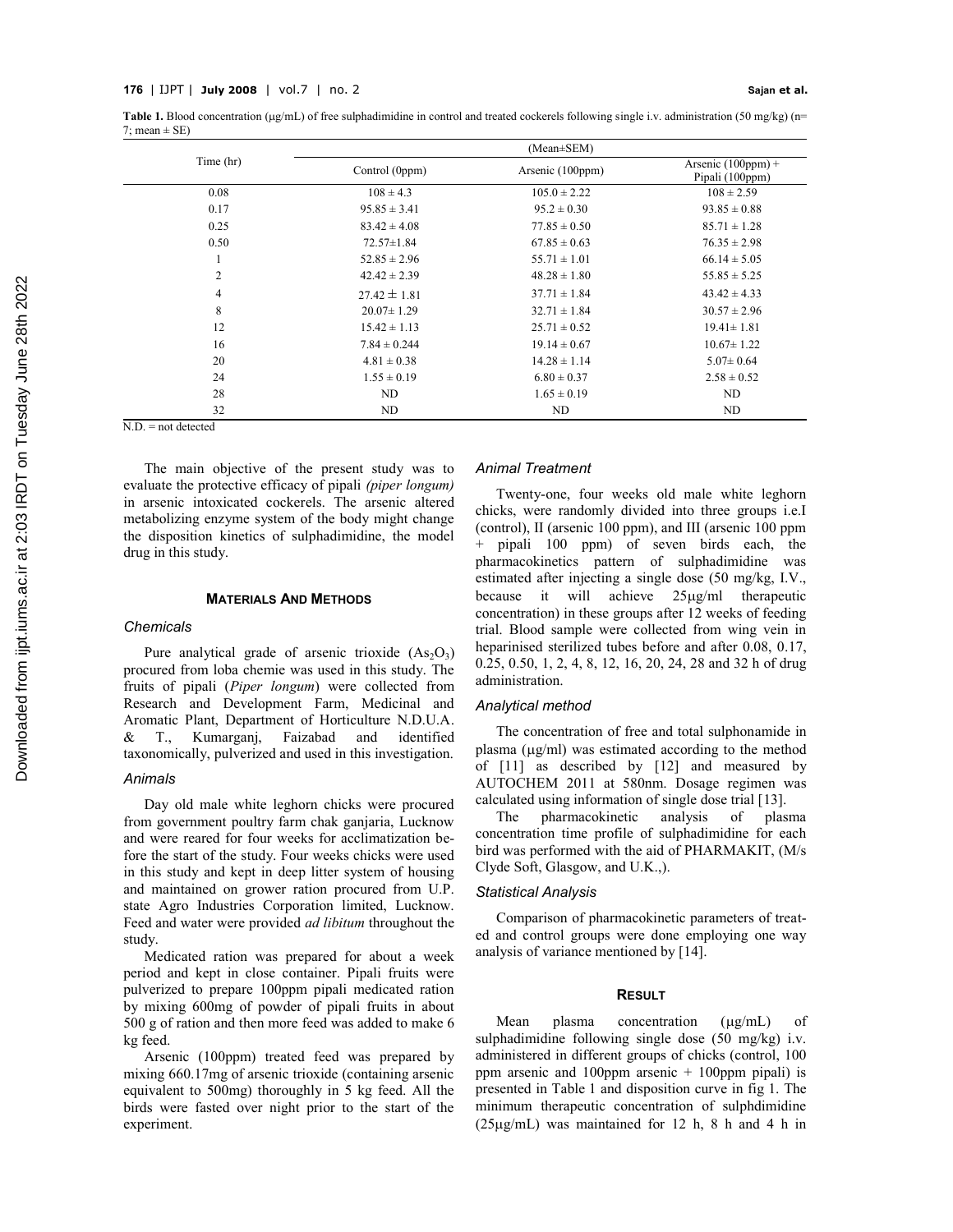#### **Effect of Arsenic on the Disposition Kinetics of Sulphadimidine** ijpt.iums.ac.ir | **177**

**Table 2**. Pharmacokinetic parameters after single i.v. administration sulphadimidine (50 mg/kg) in control, arsenic intoxicated and arsenic plus pipali medicated cockerels (n= 7; mean ± SE)

|                    |              |                     |                     | Arsenic (100ppm)    |
|--------------------|--------------|---------------------|---------------------|---------------------|
| Kinetic parameters | Units        | Control             | Arsenic (100ppm)    |                     |
|                    |              |                     |                     | Pipali (100ppm)     |
| A                  | $\mu$ g/mL   | $69.22 \pm 3.94$    | $67.54 \pm 3.37$    | $70.89 \pm 7.44$    |
| B                  | $\mu$ g/mL   | $48.08 \pm 3.91$    | $60.83 \pm 1.74$    | $72.17 \pm 7.5$     |
| $\alpha$           | $h^{-1}$     | $2.14 \pm 0.23$     | $3.96 \pm 0.52$     | $3.26 \pm 0.627$    |
| β                  | $h^{-1}$     | $0.102** \pm 0.011$ | $0.076**+0.01$      | $0.114** \pm 0.002$ |
| <b>AUC</b>         | $\mu$ g/mL/h | $29.17* \pm 60.94$  | $812.94* \pm 33.8$  | $672.19* \pm 80.62$ |
| $t_{1/2}$ $\alpha$ | h            | $0.347* \pm 0.041$  | $0.156* \pm 0.031$  | $0.168* \pm 0.055$  |
| $t_{1/2}$ $\beta$  | $\mathbf h$  | $7.50* \pm 1.35$    | $9.12* \pm 0.25$    | $6.085* \pm 0.09$   |
| $K_{10}$           | $h^{-1}$     | $0.235 \pm 0.013$   | $0.209 \pm 0.04$    | $0.340 \pm 0.07$    |
| $K_{12}$           | $h^{-1}$     | $1.054 \pm 0.106$   | $2.189 \pm 0.307$   | $0.783 \pm 0.105$   |
| $K_{21}$           | $h^{-1}$     | $0.962 \pm 0.136$   | $2.412 \pm 0.58$    | $2.706 \pm 1.340$   |
| <b>Cl</b>          | mL/kg/h      | $0.99** \pm 0.007$  | $0.061** \pm 0.002$ | $0.083** \pm 0.010$ |
| <b>MRT</b>         | h            | $10.11* \pm 1.78$   | $12.74* \pm 0.357$  | $7.83* \pm 0.317$   |
| Vdarea             | L/Kg         | $1.013* \pm 0.077$  | $0.803* \pm 0.040$  | $0.716* \pm 0.102$  |

\* 5% level of significance

\*\* 1% level of significance

chicks of arsenic 100 ppm, arsenic + pipali and control groups respectively. The sulphadimidine was detected up to 28 h in arsenic treated groups whereas other groups were found to have sulphadimidine in the plasma only up to 24 h of post administration (Table 1 and Fig 1). The plasma concentration time profile of sulphadimidine in all groups indicated that disposition of the drug was appropriately fitted to a two compartment open model.

The value of various pharmacokinetics parameters computed from plasma levels of free sulphdimidine in control and treated birds following single i.v. administration at the dose of 50 mg/kg is given in Table 2.

The mean value of extrapolated drug concentration during distribution  $(A, \mu g/mL)$  and elimination  $(B, \mu g)$ g/mL) phase did not reveal any variation among control and treated groups. The mean value of elimination rate constant  $(\beta, h^{-1})$  was significantly (*p*<0.01) lower in arsenic treated group in comparison to arsenic plus pipali and untreated control groups, however there was no significant different in distribution rate constant  $(\alpha, h^{-1})$  among treated and control groups. The mean value of elimination half life  $(t_{1/2} \beta, h)$  was significantly ( $p<0.05$ ) higher than other groups as it was  $9.12 \pm 0.25$  in arsenic 100 ppm group in comparison to  $6.085 \pm 0.09$  and  $7.50 \pm 1.35$  in arsenic + pipali and control groups, respectively. The distribution half life ( $t_{1/2}$   $\alpha$ , h) is significantly ( $p$ <0.05) higher as the value was  $0.156 \pm 0.031$ ,  $0.168 \pm 0.055$ and  $0.347 \pm 0.041$  in arsenic, arsenic plus pipali and control group, respectively.

A and  $B =$  extrapolated zero time plasma drug concentration during distribution and elimination phases respectively;  $\alpha$  and  $\beta$  = distribution and elimination rate constants, respectively;  $AUC = area$  under plasma concentration time curve;  $t_{1/2}$   $\alpha$  and  $t_{1/2}$   $\beta$  = distribution and elimination half lives, respectively;  $K_{10}$  = rate constant of drug elimination from central compartment;  $K_{12}$  and  $K_{21}$  = micro-rate constant of drug transfer from central to peripheral, peripheral to central compartment, respectively;  $MRT$  = mean residential time;  $Cl$  = total body clearance;  $Vd_{area} =$  volume of distribution from AUC.

There was no significant difference in rate transfer constant from peripheral to central  $(K_{21}, h^{-1})$  and central to peripheral  $(K_{12}, h^{-1})$  compartments among control and treated groups. Area under curve (AUC,  $\mu$ g mL<sup>-1</sup> h) was significantly  $(p<0.05)$  higher in arsenic group as compared to other groups and the mean value of AUC was  $812.94 \pm 33.8$  in arsenic and  $672.19 \pm 80.62$ ,  $529.17 \pm 60.94$  in arsenic plus pipali and untreated control groups respectively. The volume of distribution (Vdarea, L/kg) was higher (*p*<0.05) in control as compare to treated groups. The mean value of  $(Vd_{area}, L/kg)$  was  $1.013* \pm 0.077$ ,  $0.803* \pm 0.040$  and  $0.716* \pm 0.102$  in control, arsenic 100pmm and arsenic plus pipali group, respectively.

The retention time was higher in arsenic treated group as compared to other groups and the value of



**Fig 1.** Mean + S.E. Plasma cocentration vs time plot of sulphadimidine,sulphadimidine +Lead,sulphadimidine+Lead + Tulsi following single dose ( 50 mg/kg) i.v. administration in cockerels  $(n=7)$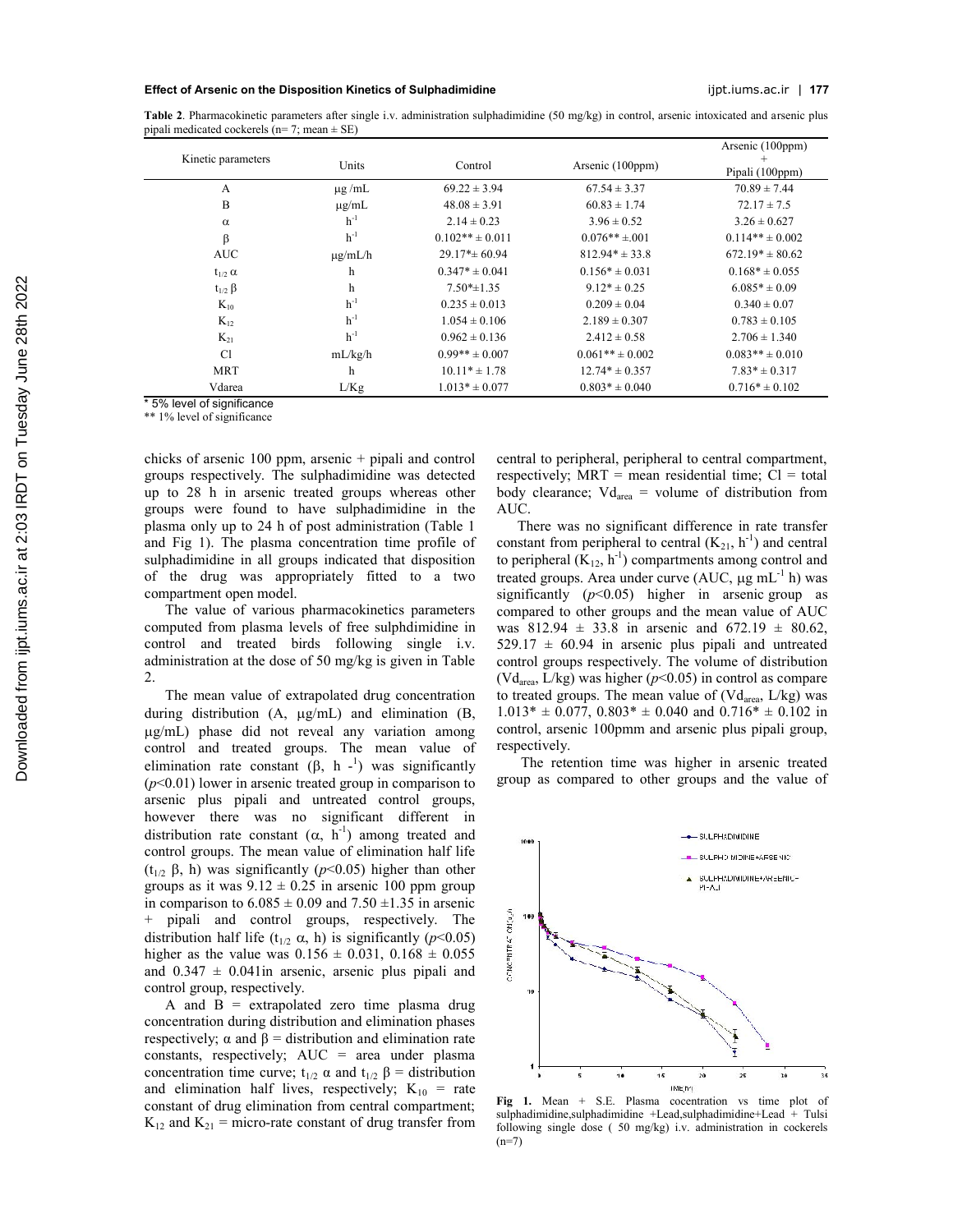Table 3. Intravenous Dosage regimens of sulphadimidine to maintain desired therapeutic concentration of 25  $\mu\alpha/mL$  at 8 and 12 h interval in control, arsenic intoxicated and arsenic plus pipali medicated cockerels.

| Group               | Interval (h) | D(mg/kg) | $C_{ss}$ (min) Following<br>$D(\mu g/mL)$ | (max) Follow-<br>$C_{ss}$<br>ing $D(\mu g/mL)$ | $Dm$ (mg/kg) | $C_{ss}$ (min) Following<br>$Dm (\mu g/mL)$ | $C_{ss}$ (max) Following<br>$Dm (\mu g/mL)$ |
|---------------------|--------------|----------|-------------------------------------------|------------------------------------------------|--------------|---------------------------------------------|---------------------------------------------|
| Control             | 8            | 56.46    | 43.29                                     | 101.90                                         | 32.08        | 25                                          | 57.90                                       |
|                     | 12           | 85.93    | 34.89                                     | 123.03                                         | 61.56        | 25                                          | 88.14                                       |
| Arsenic             | 8            | 37.03    | 54.36                                     | 100.65                                         | 17.03        | 25                                          | 46.28                                       |
|                     | 12           | 50.38    | 41.45                                     | 104.43                                         | 30.38        | 25                                          | 62.98                                       |
| Arsenic +<br>Pipali | 8            | 44.62    | 41.78                                     | 104.02                                         | 26.69        | 25                                          | 62.23                                       |
|                     | 12           | 70.40    | 33.54                                     | 131.73                                         | 52.48        | 25                                          | 98.18                                       |

mean residential time (MRT, h) was  $12.74 \pm 0.357$  in arsenic treated birds which was significantly higher than 10.11\* $\pm$  1.78 in control and 7.83\* $\pm$  0.317 in arsenic + pipali treated group. The clearance (Cl, mL/kg/h) of sulphadimidine was slower in arsenic treated groups than arsenic plus pipali and control groups as it was  $0.061 \pm 0.002$ ,  $0.083 \pm 0.01$  and  $0.099 \pm 0.007$  in arsenic, arsenic plus pipali and control groups, respectively.

The dosage regimens for minimum plasma therapeutic concentration of  $25 \text{ µg/ml}$  at 8 and 12 h intervals for control and treated groups are given in Table-3. The priming dose of sulphadimidine (mg/kg) following single i.v. administration is proposed to be 56.46 (mg/kg) for control, 37.03(mg/kg) for arsenic and 44.62 (mg/kg) arsenic plus pipali fed chicks at 8 h interval and at 12 h interval the priming dose was least (50.38 mg/kg) for arsenic and 70.40 mg/kg for arsenic plus pipali and 85.93 mg/kg for control groups. The maintenance doses  $(D_m \text{ mg/kg})$  were least in arsenic 100ppm (46.28 and 62.98), arsenic plus pipali (62.23 and 98.18) and control (57.90 and 88.14) groups at 8 and 12h intervals.

#### **DISSCUSSION**

Disposition kinetics of sulphadimidine revealed that the minimum therapeutic concentration of sulphadimidine was maintained for 12 h in cockerels treated with arsenic 100ppm group, which was significantly higher than other groups. The sulphadimidine was also detected for longer duration that is up to 28 h in arsenic treated cockerels whereas rapid elimination as observed in healthy and arsenic + pipali treated groups. This indicates a significant variation in arsenic and treated group regarding the duration of therapeutic concentration rate of elimination of the drug as also suggested by other pharmacokinetics parameters in this study.

The distribution half-life  $(t_{1/2}\alpha)$  explains the distribution of sulphadimidine faster in control in comparison to arsenic and arsenic + pipali groups. The slow distribution of drug in arsenic treated cockerels may be attributed to the alteration in transportation of drug as a result of toxic effect of arsenic on capillaries [15] and other tissues causing disruption in the transport of drug across membrane.

The mean value of sum of  $K_{12}$  and  $K_{21}$  are also higher than  $K_{10}$  (elimination rate constant). Thus the elimination of the drug is slower than its distribution in

the body. This might be due to renal insufficiency caused by arsenic toxicity [8, 10]. The mean value of elimination rate constant  $(\beta, h^{-1})$  was also significantly lower in arsenic treated cockerels than other groups suggesting slow rate of elimination of sulphadimidine, this might be due to nephrotoxic effect of arsenic [8, 10].

The volume of distribution  $(Vd<sub>area</sub>)$  was higher in control as compare to treated groups, which might be due to the disruption in transformation of the drug across the biomembranes in body tissue of arsenic treated cockerels.

Area under the curve (AUC) of concentration time profile characterizes the relative availability of drug in the body. The value of AUC  $(\mu g/ml/h)$  of sulphadimidine was highest in arsenic treated group followed by arsenic  $+$  pipali and control groups. The effectiveness of drug depends not only on the plasma concentration of drug achieved but also duration for which these concentrations exist in the body [16].

The MRT was higher in arsenic treated group as compared to arsenic + pipali and untreated control explaining the retention of sulphadimidine for longer duration in arsenic treated cockerels. The clearance (Cl, ml/Kg/h) of sulphadimidine was slower in arsenic treated cockerels than arsenic + pipali and control groups. The value of clearance in this study also indicates the slow elimination of drug in arsenic intoxicated cockerels.

The main objective of pharmacokinetics study of a drug is to calculate its dosage regimen. On the basis of minimum plasma therapeutic concentration of sulphadimidine as  $25 \mu g/mL$ , the priming dose (D, mg/kg) were computed to be 37.03, 44.62 and 56.46 at 8 h and 50.38, 70.40 and 85.93 at 12 h intervals for arsenic, arsenic plus pipali and control groups respectively following i.v. administration. Similarly the maintenance dose (Dm, mg/kg) was least in arsenic group followed by arsenic plus pipali and control group at 8 and 12 h intervals. Indicating the priming and maintenance dose level were less in arsenic treated cockerels than healthy and pipali treated cockerels.

On conclusion, it may be suggested that the arsenic altered the metabolism and excretion of drug that might be due to nephrotoxic and hepatotoxic property of arsenic and that may interfere the distribution, metabolism and excretion of sulphadimidine. metabolism and excretion of sulphadimidine. Sulphadimidine was retained for longer duration in the